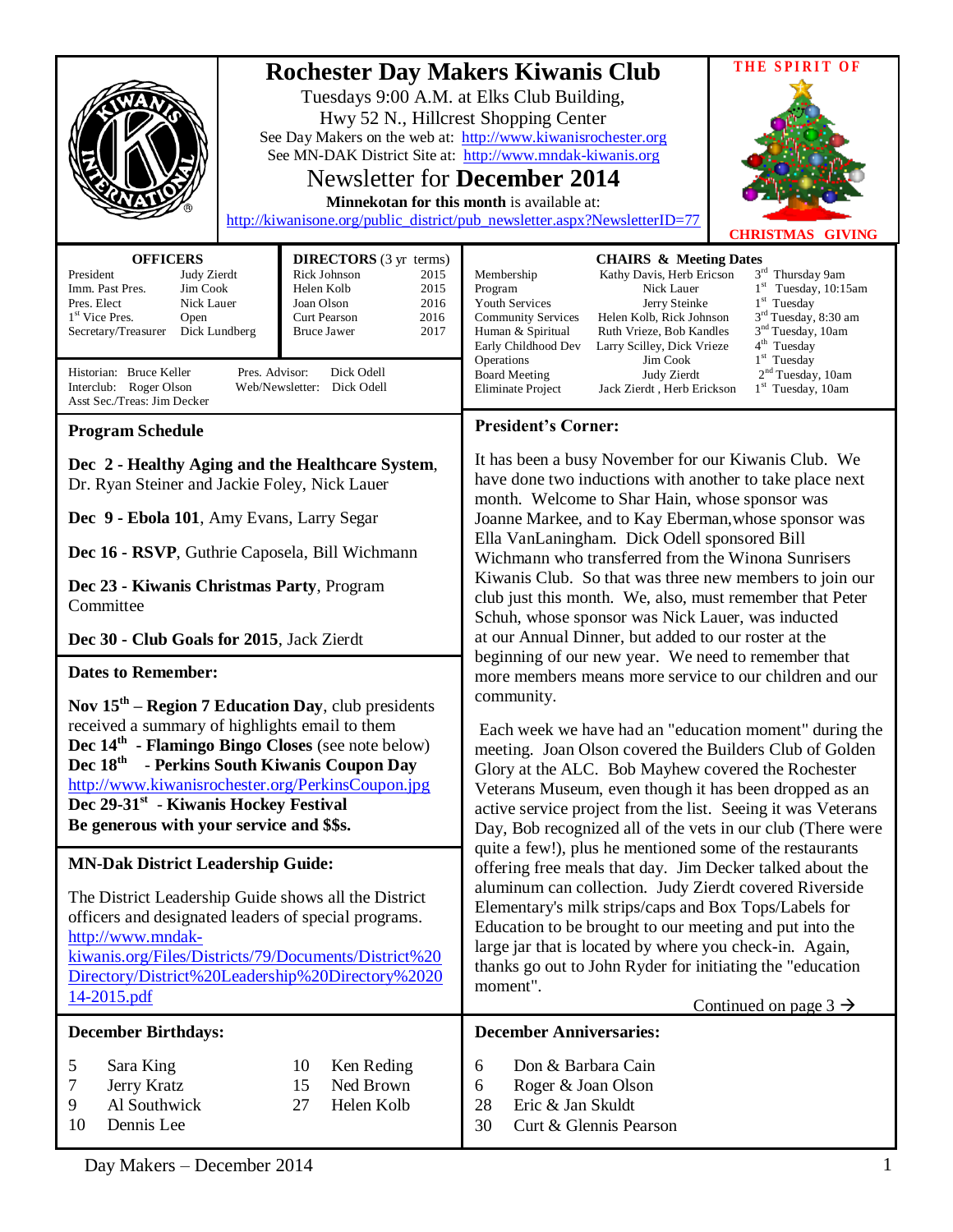#### **Secretary/Treasurer's Report – Nov 2014**

| <b>Bank Balance 10/31/2014:</b> | \$9,771.98 |
|---------------------------------|------------|
| Administrative Account:         | \$7,170.73 |
| Service Account:                | \$2,454.81 |
| Bike Repair:                    | \$146.44   |

**Day Makers on leave:** Don Cain, John Griffith, Dick Hall, Pat Horlocker, Ron King, Sara King, Pat Mann

**October Service Hour Statistics:** 608 hours by 47 members, 60% Participation.

Jim Cook has taken responsibility for getting mounting brackets/hooks for our banners so that they can be displayed higher on the wall during meetings.

Bill Wichmann has agreed to be the advisor for the Builders Club SLP at the Boys and Girls Club.

The need for a dues increase was discussed. The Operations Committee will bring a recommendation to the board at its December meeting.

Jim Cook and Dick Odell will get a list of officers of the Rochester Kiwanis Clubs to the Post Bulletin for publication

The board will nominate, for approval by the membership, Bill Wichmann as First Vice President for the current Kiwanis year.

The board approved the clubs adoption of the Retired Senior Volunteers Program (RSVP) to pay gas mileage for members traveling to and from service projects, and while driving for service projects.

Bob Nowicki brought the board up to date on the progress of the December Hockey Festival: The teams have been notified that the Festival will not cover their hotel rooms this year. Home Federal will be a sponsor. Vern Yetzer (Sunrisers) and Bill Kalmes (Downtown) will be the co-directors.

The board approved Kay Eberman as a new member.

Continued Next Column  $\rightarrow$ 

**Kiwanis Mission Statement:**

**Kiwanis is a global organization of volunteers dedicated to** *improving* **the world one child and one community at a time.**

## **Sec/Treasureer's Report:** continued

# **COMMITTEE REPORTS**

**Community Service –** Committee will meet next week

**Program-** The title "Speaker Handler" will be changed to "Speaker Host"

**Early Childhood Development-** The committee has started on book distribution, and will meet on 11/25. Books will be distributed to appropriate age students.

**Youth Services-** The committee will submit Century Key Club meeting dates to the newsletter editor so that club members are aware of them, and can attend.

**ELIMINATE**- Herb will update the "progress to goal" thermometer. Herberger's coupon book sales are going well, and we have qualified for the bonus.

### **Richard Lundberg,** Secy/Treasurer

### **Lt Governor Visits:**

I had the privilege of attending two different club events this month. Deedee and I attended the charter night for the new Kiwanis South Suburban Twin Cities Club in Lakeville. Liz Ross was inducted as president and there were many other district officers in attendance. The Lakeville North HS Key Club was also inducted into the Kiwanis family.

Deedee and I also attended the North East Minneapolis Kiwanis Club's "Turkey Shoot" Luncheon meeting. There were 7 other clubs attending as inter-clubers. The "turkey shoot" event was so fun and over 30 frozen turkeys were won. Every attendee went home with a Thanksgiving oriented gift from the random drawing. See photo below for "Crazy Mary" Bowen and her prize caramel-corn turkey.



A good time was had by all …. Thank you Walt Sentyrz.  **Dick Odell, Lt Gov**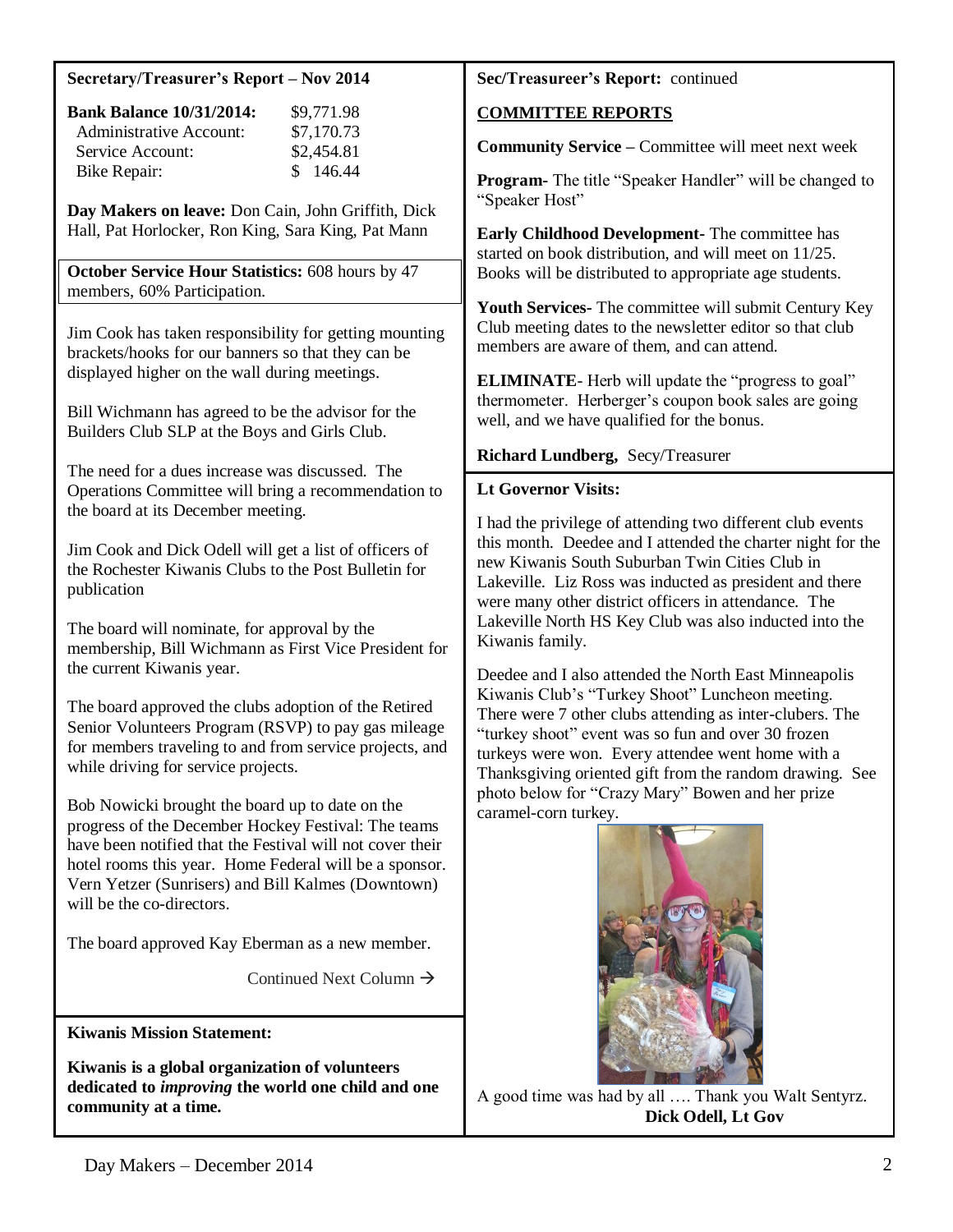| <b>President's Corner:</b><br>Continued from page 1                                                                                                                                                                                                                                                                                                                                                                                                                                                                                                                                                                                                                                               | Kiwanis/Christmas Anonymous Bike Repair Project:                                                                                                                                                                                                                                                                                                                                                                                                                                                                                                                                                                                                                                                                                                               |
|---------------------------------------------------------------------------------------------------------------------------------------------------------------------------------------------------------------------------------------------------------------------------------------------------------------------------------------------------------------------------------------------------------------------------------------------------------------------------------------------------------------------------------------------------------------------------------------------------------------------------------------------------------------------------------------------------|----------------------------------------------------------------------------------------------------------------------------------------------------------------------------------------------------------------------------------------------------------------------------------------------------------------------------------------------------------------------------------------------------------------------------------------------------------------------------------------------------------------------------------------------------------------------------------------------------------------------------------------------------------------------------------------------------------------------------------------------------------------|
| Bill Wichmann volunteered to be the 1st Vice Pres. after<br>joining our club. He was approved by the board with the<br>club members voting in favor of his appointment. He,<br>also, volunteered to be our club rep for the Builders<br>Torch Club at the Place. He is already attending their<br>meetings each week. He is hoping to teach the 4th<br>graders at Bamber Valley Elementary how to play<br>cribbage. He is excited to go to this school because his<br>daughter-in-law is the principal. If he is successful with<br>this idea, it could be a new service project for our club.<br>Bill is a good example of our theme, "What more can<br>you do?" Thanks, Bill, for volunteering. | There were a total of 271 bicycles repaired and delivered.<br>Note that 41 bikes were given out during the year per request<br>from social worker or approved organizations. Also three (3)<br>bikes were sold to help fund parts purchases, note that the ones<br>sold didn't fit client that are either low income or have limited<br>maintenance skills.<br>Day Maker's involved in 2014, the twentieth year of this Day<br>Maker project, were Jim Decker, Al Southwick & Bruce<br>Keller. Joe Falcone represented the Golden K club. Doug<br>Welte also assisted. A special thanks to John Case of Rhino<br>Linings of Rochester who provided the work space and the<br>Day Makers who will help transport the bikes on Dec. 12th.<br><b>Bruce Keller</b> |
| Some were busy representing our club at several out of<br>town events. Dick Odell, Bill Wichmann, and Jack and                                                                                                                                                                                                                                                                                                                                                                                                                                                                                                                                                                                    |                                                                                                                                                                                                                                                                                                                                                                                                                                                                                                                                                                                                                                                                                                                                                                |
| Judy Zierdt were at the St. James Hotel in Red Wing                                                                                                                                                                                                                                                                                                                                                                                                                                                                                                                                                                                                                                               | Herberger's Coupon Book Sales:                                                                                                                                                                                                                                                                                                                                                                                                                                                                                                                                                                                                                                                                                                                                 |
| on Nov. 15th for the Region 7 Kiwanis Education Day<br>and District Governor, Sherry Scudder, visit. Our own<br>Dick Odell was inducted as the new Region 7 Lieutenant<br>Governor. Congratulations go out to Dick to run for this<br>position in our District. On the 20th, Dick Odell and                                                                                                                                                                                                                                                                                                                                                                                                       | We hit our goal of 75+ Herberger books sold on<br>Tuesday, October 28th, at our Kiwanis meeting. We now<br>qualify for their bonus and the right to sell books on the<br>days of the BIG sale.                                                                                                                                                                                                                                                                                                                                                                                                                                                                                                                                                                 |
| Jack and Judy Zierdt attended the charter night for the<br>South Suburban Twin City Club in Lakeville.                                                                                                                                                                                                                                                                                                                                                                                                                                                                                                                                                                                            | Helen will be updating our financials from this important<br>fund raising project as the holiday season closes out.<br><b>Helen Kolb</b>                                                                                                                                                                                                                                                                                                                                                                                                                                                                                                                                                                                                                       |
| We will look forward to our annual Holiday Party next                                                                                                                                                                                                                                                                                                                                                                                                                                                                                                                                                                                                                                             | <b>Region 7 Lt Governor Elect:</b><br><b>Robyn Udenberg</b>                                                                                                                                                                                                                                                                                                                                                                                                                                                                                                                                                                                                                                                                                                    |
| month with punch and coffee, sweet treats, and a special<br>program. Who knows if that special "Ho, Ho, Ho" man-<br>in-red will pay us a visit. And I am sure Dick Odell will<br>be there taking pictures. Please bring your spouse with<br>you to this very special meeting.                                                                                                                                                                                                                                                                                                                                                                                                                     | At the Region 7 Education Day meeting Nov 15 <sup>th</sup> in Red<br>Wing Robyn Udenberg was unanimously elected to the<br>position of Region 7 Lt Governor Elect (2014-2015)<br>position. She comes to the Region 7 team from the Lake                                                                                                                                                                                                                                                                                                                                                                                                                                                                                                                        |
| Have a wonderful holiday season with family and                                                                                                                                                                                                                                                                                                                                                                                                                                                                                                                                                                                                                                                   | City Club. She will be a real asset to our region.                                                                                                                                                                                                                                                                                                                                                                                                                                                                                                                                                                                                                                                                                                             |
| friends.<br><b>Judy Zierdt</b>                                                                                                                                                                                                                                                                                                                                                                                                                                                                                                                                                                                                                                                                    |                                                                                                                                                                                                                                                                                                                                                                                                                                                                                                                                                                                                                                                                                                                                                                |
| Day Makers President 2014-2015                                                                                                                                                                                                                                                                                                                                                                                                                                                                                                                                                                                                                                                                    |                                                                                                                                                                                                                                                                                                                                                                                                                                                                                                                                                                                                                                                                                                                                                                |
| <b>KTTC TV</b><br><b>Late Breaking News:</b>                                                                                                                                                                                                                                                                                                                                                                                                                                                                                                                                                                                                                                                      |                                                                                                                                                                                                                                                                                                                                                                                                                                                                                                                                                                                                                                                                                                                                                                |
| On the Nov $29th$ , 10pm, KTTC-TV new broadcast, it<br>was announced that the Sr Center Board had decided to<br>suspend the operations of their Flamingo Bingo facility<br>effective the $14th$ of December 2014.                                                                                                                                                                                                                                                                                                                                                                                                                                                                                 |                                                                                                                                                                                                                                                                                                                                                                                                                                                                                                                                                                                                                                                                                                                                                                |
| So needless to say, we (Day Makers Board of Directors)<br>will be very busy for the next 2 weeks confirming how<br>and where we will have our meetings in December and<br>beyond.                                                                                                                                                                                                                                                                                                                                                                                                                                                                                                                 | Welcome Robynwe look forward to your ideas.                                                                                                                                                                                                                                                                                                                                                                                                                                                                                                                                                                                                                                                                                                                    |
| So please plan on keeping in close contact with the club                                                                                                                                                                                                                                                                                                                                                                                                                                                                                                                                                                                                                                          | <b>Dick Odell</b>                                                                                                                                                                                                                                                                                                                                                                                                                                                                                                                                                                                                                                                                                                                                              |
| as we sort out our meetings and speakers this month.                                                                                                                                                                                                                                                                                                                                                                                                                                                                                                                                                                                                                                              | We Care Month - Zeller Fellowship                                                                                                                                                                                                                                                                                                                                                                                                                                                                                                                                                                                                                                                                                                                              |
| Judy Zierdt, President; Jim Cook, Ops Chairman                                                                                                                                                                                                                                                                                                                                                                                                                                                                                                                                                                                                                                                    | <b>December</b>                                                                                                                                                                                                                                                                                                                                                                                                                                                                                                                                                                                                                                                                                                                                                |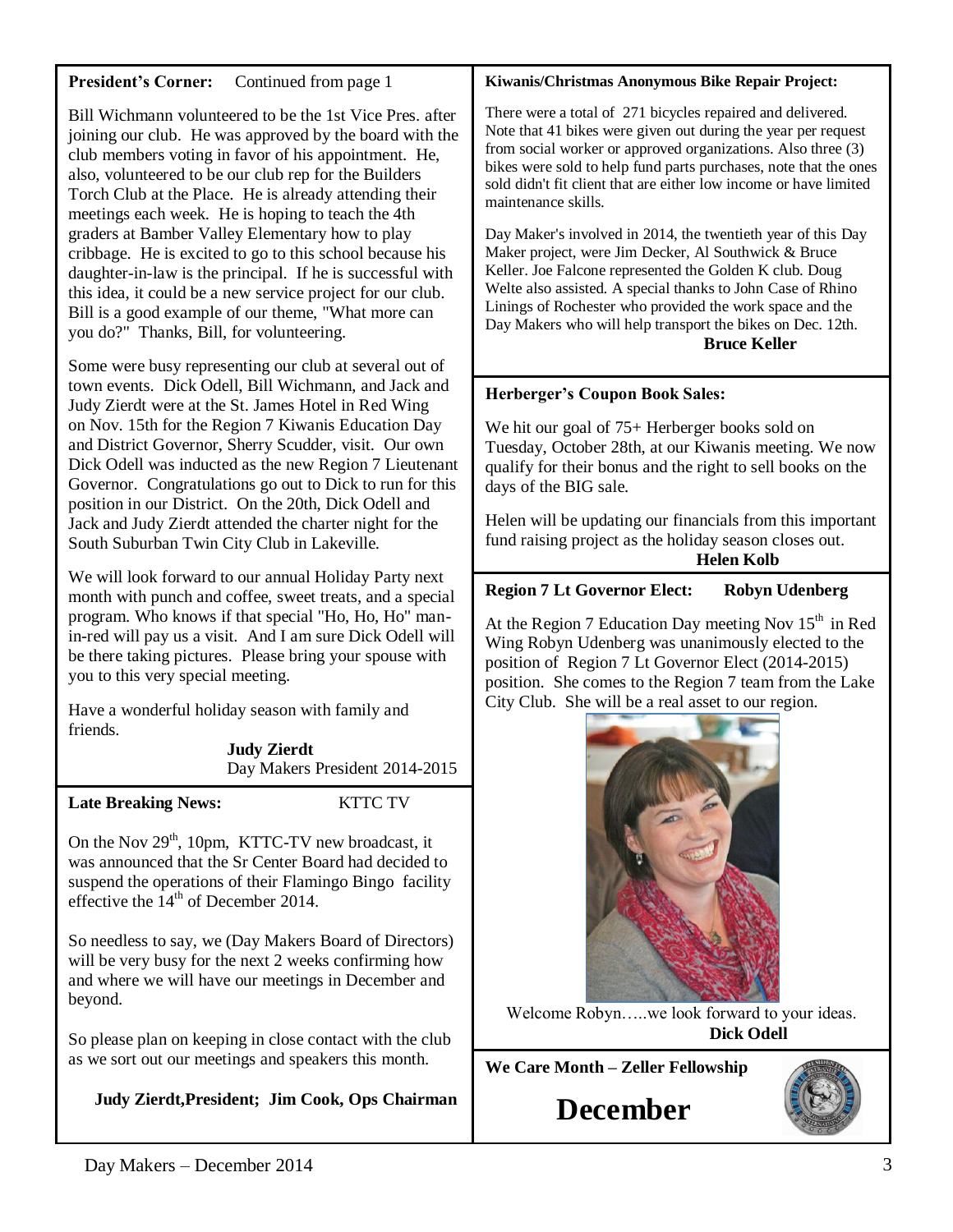#### **Day Makers New Member: Shar Hain**

Shar Hain was born in Rushford, MN but was raised in Rochester. She went to school at Rochester Community College and Votech for nursing and received her LPN.

For over 30 years she has worked with developmentally challenged and emotionally disturbed children and adults. She worked with all different aspects of the field from residential settings, school, employment and leisure. Joanne Markee met Shar through Interfaith Hospitality Network where she started as a volunteer through her church. Shar was hired as an office assistant and she joined the IHN team.

In August of 1999, Shar reconnected with her high school sweetheart and they were married on Nov 10, 2000. With the marriage came 5 children! They now have 4 grandchildren ranging from age 16 to 4 months old.

Shar loves to travel, loves baseball, reading, history and she loves to learn and try new things. She loves animals and has a cat named Lucky. She also likes to cook, garden and enjoys a good glass of wine occasionally! Shar is active in her church.



I have known Shar for several years now and she is a very kind, empathetic, loyal friend and I am happy to sponsor her with Day Makers.

**Welcome to the Day Makers … Shar Hain.**

**Joanne Markee**

# **Day Makers New Member: Kay Eberman**

Kay grew up in Neenah, Wisconsin, with three brothers and a sister. She has lived in Rochester 40 years, though previously lived in Madison WI, Mpls, Philadelphia and Germany. She has three sons, all married and 4 granddaughters.

Her educational background includes: bachelors' degree in psychology, masters' in counseling. She was a licensed psychologist for 20 years. Her career was primarily at Mayo Clinic, first in adolescent addiction treatment, then at the Nicotine Dependence Center, where Kay was the first full time counselor and helped to develop the program, using an addictions model. She became the program manager and then the education program manager (teaching others worldwide to provide tobacco treatment using the Mayo model). Kay is now retired but still working at Mayo occasionally.

Her other interests include lots of volunteer work including Master Gardener, Interfaith Hospitality, Mayo Clinic, Friends of Library Bookstore, Community Food Response, Mediation and Conflict Solutions, ushering for the symphony and Church roles. She is currently serving on several boards and enjoys time with family, travel (mostly international), reading, playing bridge, and attending various arts activities.



In the past volunteering included time with school children and Kay is looking forward to volunteering with children again, though Kiwanis.

**Welcome to the Day Makers … Kay Eberman.**

**Ella Vanlaningham, Kathy Davis**